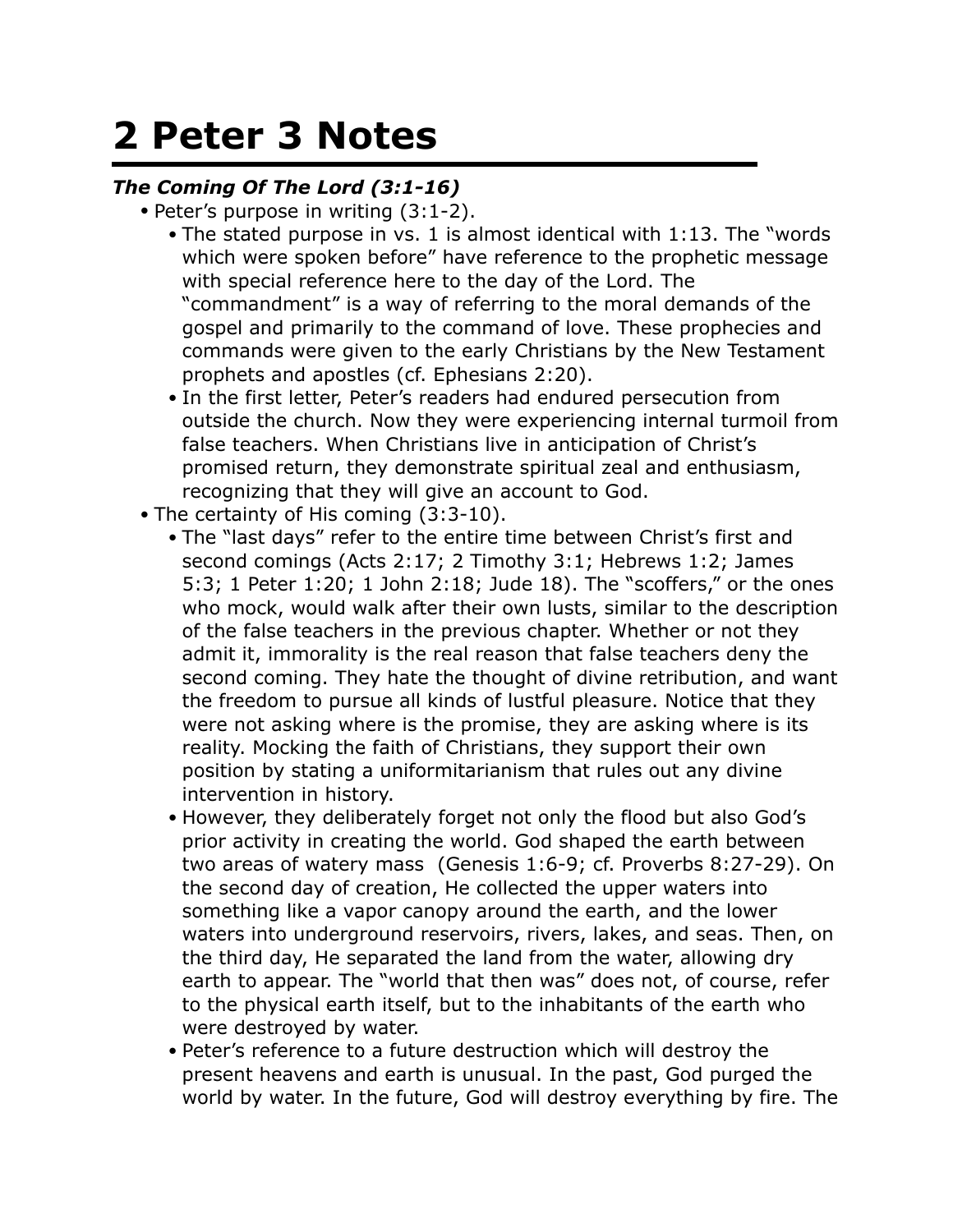period between the flood and the fire is the period of God's longsuffering, discussed more extensively in vs. 9.

- People view history in terms of days and years, but to God, time is always present tense. A thousand years are but a day to Him (Psalm 90:4). God can count time, but to Him it does not matter because when God makes a promise, it will come to pass.
- God's delay ("slowness" or "tardiness") is gracious; it is not caused by inability or indifference. The mockers argued that God was slow to keep His promise, and evidently some Christians were influenced by this thinking. "Slow" means "delayed," or "late," implying the idea of "loitering." None of this applies to God. He is is patient with us (Romans 2:4; 9:22), according to His perfect plan and schedule (cf. 2 Samuel 22:31; Psalm 111:5, 7-8; Isaiah 25:1; Jeremiah 33:14; 2 Corinthians 1:20).
- The condition of salvation, as mentioned here, is repentance. Without repentance, no one would have any desire to confess Jesus or to be baptized. Peter does not give this as the sole condition of salvation. The fact that God wants "all to come to repentance" destroys the tenet of Calvinism which states that God is only interested in the elect.
- Jesus taught that His coming would be unexpected as the coming of a thief (Matthew 24:42-44). Paul taught the same (1 Thessalonians 5:2). His coming the second time will be for salvation (Hebrews 9:28), not to establish an earthly kingdom.
- The word for "great noise" (*hroizedon*) is onomatopoetic which means that its pronunciation suggests its meaning. It means "a whizzing sound of rapid motion through the air like the flight of a bird, thunder, or fierce flame." "Elements" is elsewhere translated "principles" (Hebrews 5:12) and denotes the minute parts or portions of which anything is composed. It represents the component parts of the material world, the basic atomic parts that make up the universe. "Fervent heat" means a violent, consuming heat. God's power will consume everything in the material realm.
- Living in light of His coming (3:11-16).
	- Peter now makes the impending destruction of the universe the ground for a personal challenge to his readers. "Holiness" entails separation from evil and dedication to God. "Godliness" relates to piety and worship.
	- Another part of godly living is an expectation and eager desire of future judgment. The Christian does not dread the judgment. He looks forward to it as the period of the final reward. They have everything to hope for and nothing to fear!